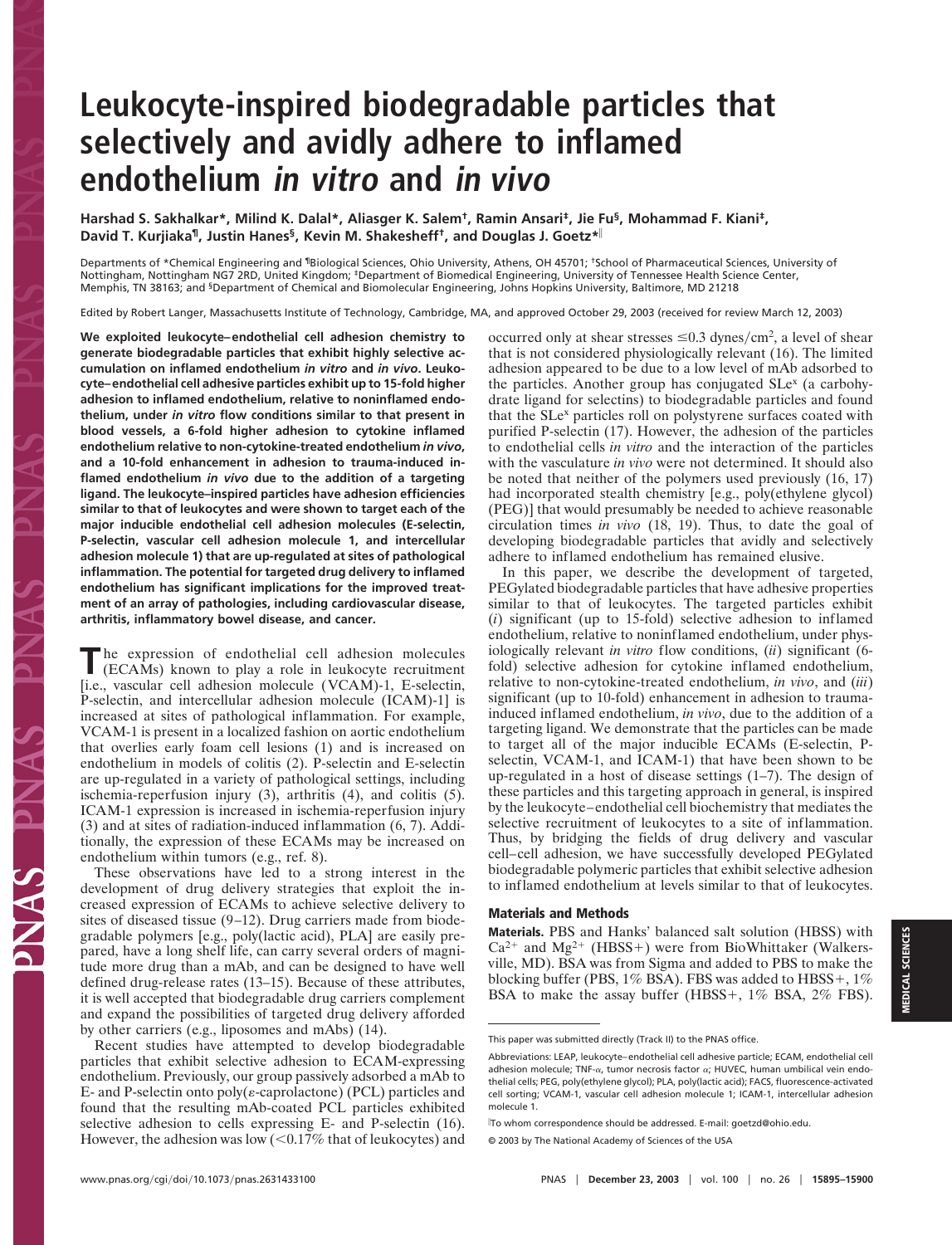Neutravidins were from Molecular Probes. Recombinant mouse tumor necrosis factor  $\alpha$  (TNF- $\alpha$ ) was from Calbiochem. All reagents for culturing and activating human umbilical vein endothelial cells (HUVEC) were as described (20).

Biotin–caproyl–protein A was from Accurate Chemical and Scientific (Westbury, NY). The 19.ek.Fc PSGL-1 construct is a chimera consisting of the first 19 aa of mature PSGL-1 linked to an enterokinase cleavage site, which, in turn, is linked to the Fc region of human IgG1. Fc liberated by enterokinase (ek.Fc) served as a negative control. The 19.ek.Fc, ek.Fc, and murine mAb HPDG2/3 (anti-human P-selectin; IgG1) were provided by Raymond T. Camphausen (Wyeth Research, Cambridge, MA) and have been described (21, 22). Murine mAb KPL-1 (antihuman PSGL-1; IgG1), murine biotinylated mAb 68–5H11 (anti-human E-selectin; IgG1), rat biotinylated mAb 10E9.6 (anti-murine E-selectin; IgG2a), biotinylated rat IgG2a, and biotinylated mouse IgG1 were from Pharmingen. Murine biotinylated mAb 15.2 (anti-human ICAM-1; IgG1) and biotinylated mAb 1.G11B1 (anti-human VCAM-1; IgG1) were from Calbiochem.

**HUVEC Culture.** HUVEC were purchased from Clonetics (San Diego, CA) and maintained in culture as described (21). HUVEC were activated by 4-h treatment with 0.25 ng/ml IL-1 $\beta$ or 25 ng/ml TNF- $\alpha$ . Note that, in preliminary experiments, we characterized the adhesion molecule profile on unactivated, 4-h IL-1 $\beta$ -, and 4-h TNF- $\alpha$ -activated HUVEC by using ELISA. The adhesion molecule profiles on our HUVEC, described in *Results and Discussion*, are similar to that reported by others (23).

**PLA–PEG–Biotin Synthesis.** We generated a PLA–PEG–biotin polymer for the present study as described (24, 25). In brief, 1 g of  $\alpha$ -amine- $\omega$ -hydroxy PEG (Shearwater Polymers, average molecular mass, 3.4 kDa) was stirred with 0.250 g of *N*hydroxysuccinimide–biotin (Sigma) and 80  $\mu$ l of triethylamine in 1 ml of dichloromethane and 2 ml of acetonitrile at room temperature under argon overnight. Biotinylated PEG was isolated by dissolving in hot isopropanol and then cooling. The resulting precipitate was collected by vacuum filtration and dried from toluene azeotrope. Second, 2.0 g of D,L-lactide (Purac, Lincolnshire, IL) was polymerized with 0.35 g of  $\omega$ -hydroxy PEG-biotin by using 0.1 g of stannous 2-ethyl hexanoate (Sigma) as the initiator by reflux in silanized glassware containing 25 ml of anhydrous toluene to yield PLA–PEG–biotin. The final polymeric material was recovered by dissolution in 10 ml of dichloromethane and precipitation in 200 ml of cold ether.

**PLA–PEG–Biotin Particle Synthesis.** Particles were produced by using a single emulsion technique in which 10 ml of a 25 mg/ml solution of the polymer in dichloromethane was homogenized for 2 min in 250 ml of a  $0.1\%$  (wt/vol) aqueous poly(vinyl alcohol) (PVA) solution (PVA 88% hydrolyzed, PolySciences, Warrington, PA). In certain cases, rhodamine was added to the organic phase to produce rhodamine-loaded PLA–PEG particles*.* The resulting emulsion was stirred for 4 h at room temperature in a chemical fume hood to allow the dichloromethane to evaporate. Particles were collected by centrifugation, washed in distilled water, and then freeze-dried. Particle size analysis was performed with a Coulter Multisizer II (Beckman Coulter). Batches with number average diameters between 1.0 and 2.5  $\mu$ m were used in this study.

**Ligand Conjugation to PLA–PEG–Biotin Particles.** PLA–PEG–biotin particles were incubated (7.5  $\times$  10<sup>7</sup> particles per ml, 37°C for 20 min) in PBS containing 50  $\mu$ g/ml neutravidin. Neutravidin Texas Red was used when preparing PLA–PEG particles for the *in vitro* adhesion assays, and neutravidin Oregon Green was used when preparing PLA–PEG particles for the 19.ek.Fc *in vivo* assays. All other preparations were done with unconjugated neutravidin. PLA–PEG–biotin particles with incorporated rhodamine were used in the TNF- $\alpha$  in vivo experiments. Neutravidin-conjugated PLA–PEG particles were washed and incubated  $(2 \times 10^7$  particles per ml, 24°C, 30 min) in PBS containing a biotinylated mAb (various concentrations), biotinylated mouse or rat IgG (30  $\mu$ g/ml; 60  $\mu$ g/ml), or biotinylated protein A (50  $\mu$ g/ml). With the exception of the protein A PLA–PEG particles, the resulting mAb or IgG-conjugated PLA–PEG particles were washed with blocking buffer and held in blocking buffer at room temperature  $(< 4 h)$  until used in the fluorescence-activated cell sorting (FACS) or adhesion assays. Washed protein A PLA– PEG particles were incubated  $(4 \times 10^7$  particles per ml, 24°C, 1 h) in blocking buffer containing 17  $\mu$ g/ml of the 19.ek.Fc or ek.Fc construct. The resulting suspension was stored overnight at 4°C before performing the *in vivo* assays. For the FACS assays, the 19.ek.Fc and ek.Fc particles were washed in blocking buffer and immediately used.

**Flow Cytometric Analysis.** mAb conjugated PLA–PEG particles were incubated (24°C, 20 min) with a FITC-conjugated goat  $F(ab')_2$  polyclonal anti-mouse (Caltag, Burlingame, CA) or anti-rat antibody (Jackson ImmunoResearch), washed and fixed in HBSS- containing 1% formaldehyde. 19.ek.Fc and ek.Fc PLA–PEG particles were incubated (24°C, 20 min) with mAb KPL-1 or HPDG2/3, washed, incubated  $(24^{\circ}C, 20 \text{ min})$  with an FITC polyclonal antibody to mouse IgG, washed and fixed in HBSS- containing 1% formaldehyde. Fluorescence of PLA– PEG particles was determined by using a FACSort flow cytometer (Beckon Dickinson). To gain insight into the number of mAbs bound to the PLA–PEG particles, Quantum Simply Cellular beads (Bangs, Fishers, IN), which have a known number of binding sites for mouse IgG, were used to calibrate the flow cytometer as per the manufacturer's instructions.

**In Vitro Adhesion Assay.** A parallel plate flow chamber (Glycotech, Rockville, MD), similar to that described by Smith and colleagues (26), was used in this study. Our particular set up has been described (20). An image intensifier was used to enhance detection of the PLA–PEG particles. A suspension of PLA–PEG particles ( $6 \times 10^5$  in assay buffer) was drawn over the HUVEC at 1.5 dynes/cm<sup>2</sup>. After 2.5 min of flow, the number of PLA– PEG particles adherent to the HUVEC was determined for eight different fields of view under fluorescence illumination. These numbers were averaged and normalized to the area of the field of view to give an *n* of 1. The results of n replicate experiments were averaged to give the data presented.

**In Vivo Adhesion Assay.** We used intravital microscopy as described (27). Briefly, animals were intubated, catheterized, and placed on a surgical board where the right cremaster muscle was pinned as a flat sheet. In certain cases, the mice were given an intrascrotal injection of TNF- $\alpha$  (500 ng in saline) 2 h before the surgery. Approximately 20 min after surgery, the PLA–PEG particles were injected (femoral artery for the trauma model and jugular vein for the TNF- $\alpha$  model). The number of adherent (either rolling or firmly adherent) PLA–PEG particles was determined by observing postcapillary venules through an intravital microscope by using fluorescent illumination and normalized to the length of the venule, for firm adhesion, and the length of the venule and the time of observation, for rolling adhesion. Data were collected from  $n \geq 3$  separate mice for each condition. These values were averaged to obtain the data presented.

**Statistical Analysis.** Student's *t* test was used to analyze the difference between two means. Multiple comparisons against a single control were evaluated by using ANOVA and, subse-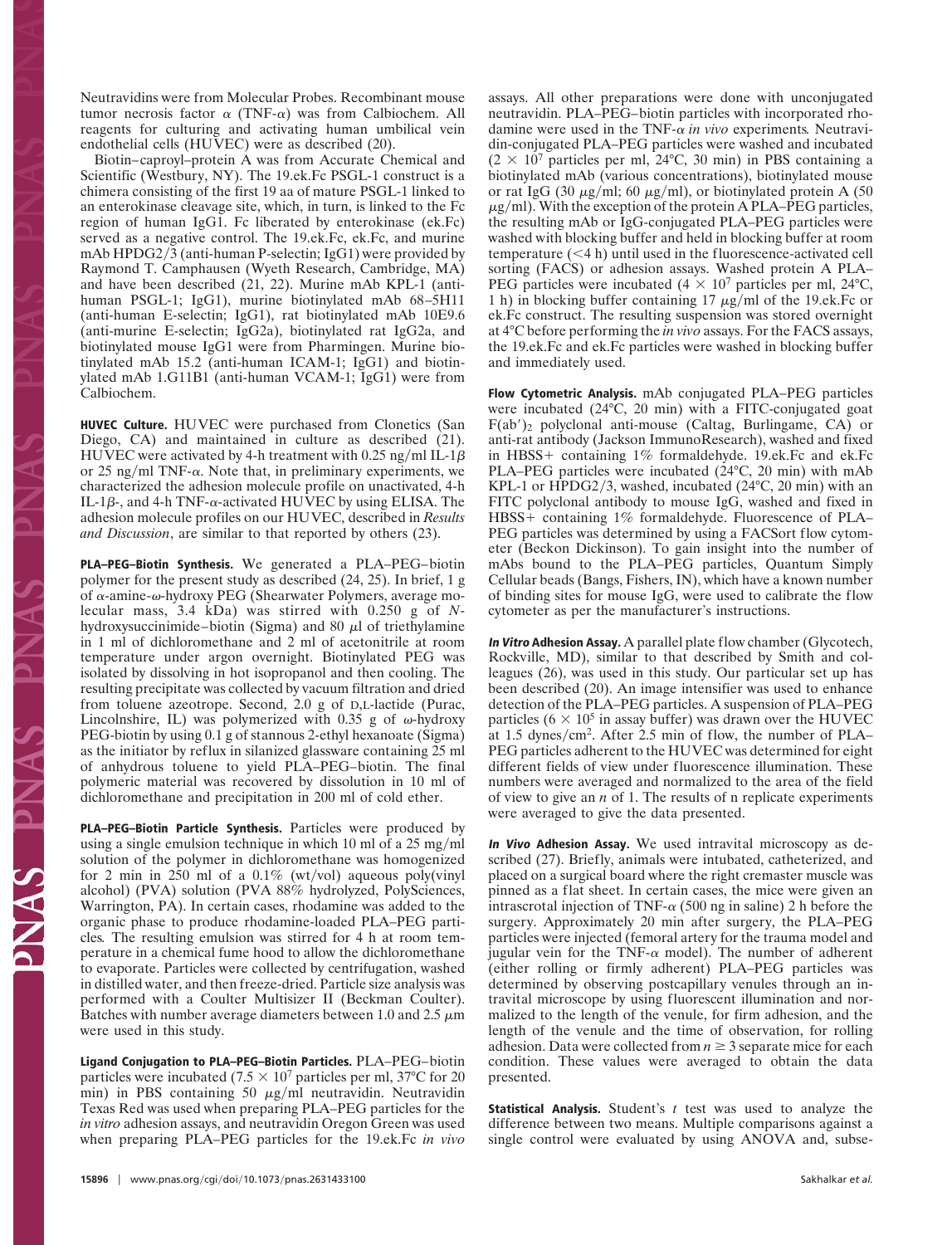quently, a Bonferroni test was used to determine statistical significance. In all instances, comparisons with  $P$  values  $\leq 0.05$ were considered statistically significant. All error bars represent standard deviation.

## **Results and Discussion**

**PLA–PEG Particles Conjugated with mAbs to Inducible ECAMs Exhibit Significant Selective Adhesion to Inflamed HUVEC Under Physiologically Relevant in Vitro Flow Conditions.** We sought to determine whether biodegradable particles conjugated with ligands to inducible ECAMs could exhibit selective adhesion to inflamed endothelium *in vitro*. We used HUVEC as our model endothelial cell because HUVEC are of human origin, well characterized, widely used to investigate vascular events *in vitro* (e.g., articles citing ref. 28), and can be treated with cytokines to generate an *in vitro* model of inflamed endothelium (23). The adhesion molecule profile on the HUVEC used in this study, as determined by ELISA (data not shown), is similar to that reported by others (23). Specifically, HUVEC cultured in the absence of activating agents (e.g., IL-1 $\beta$  or TNF- $\alpha$ ), have little, if any, surface expression of E-selectin, VCAM-1, or P-selectin, but do express ICAM-1. A 4-h treatment of HUVEC with the proinflammatory cytokines TNF- $\alpha$  or IL-1 $\beta$  induces E-selectin expression and increases ICAM-1 expression. A 4-h treatment of HUVEC with TNF- $\alpha$  induces significant and reproducible VCAM-1 expression. We did not detect P-selectin surface expression on 4-h IL-1 $\beta$ - or TNF- $\alpha$ -treated HUVEC.

Shakesheff and coworkers (24, 25, 29) have recently developed a biodegradable block copolymer consisting of biotinylated PEG and PLA blocks. The phase separation of PEG and PLA upon particle preparation using emulsion methods (13) ensures that the particle surface is rich in biotinylated PEG, allowing facile linkage of targeting moieties, via a neutravidin bridge, to the particles at high densities. We conjugated mAbs to E-selectin, VCAM-1, or ICAM-1 to separate sets of PLA–PEG particles. As determined by FACS (Fig. 1), the level of conjugated mAb reached very high densities (in most cases 200,000 mAbs per particle) and was a function of the concentration of mAb used during the coupling procedure. Thus, ECAM ligands are easily coupled to the PLA–PEG particles and, by simply varying the concentration of ligand in the coupling procedure, the ligand density on the PLA–PEG particles can be controlled.

We next tested the adhesion of the mAb-conjugated PLA– PEG particles to HUVEC *in vitro*. Studies focused on understanding leukocyte adhesion to the endothelium, a process somewhat analogous to drug carrier adhesion to the endothelium, have clearly revealed that the local fluid dynamics, in particular the shear stress at the leukocyte–endothelial cell interface, can greatly influence adhesion. Indeed, adhesion events that are operative under low fluid shear conditions may not occur under physiologically relevant fluid shear conditions (30). Thus, we investigated the adhesion of the PLA–PEG particles to HUVEC under *in vitro* flow conditions that mimic fluid dynamic conditions present *in vivo*. Specifically, we used an *in vitro* flow chamber that is routinely used to study leukocyte adhesion to the endothelium under flow (26, 31).

In separate assays, we perfused the anti-E-selectin  $(\alpha-E)$ , anti-VCAM-1 ( $\alpha$ -V), and the anti-ICAM-1 ( $\alpha$ -I) PLA–PEG particles over inflamed HUVEC at physiologically relevant levels of fluid shear. As shown in Fig. 2, each of the leukocyte– endothelial cell adhesive particles (LEAPs) exhibited significant levels of adhesion to inflamed HUVEC. The nature of the adhesion was biphasic, wherein particles traveling at the free stream hydrodynamic velocity abruptly attached to the inflamed HUVEC and subsequently remained firmly adherent with no rolling observed. This behavior is in contrast to leukocytes that typically exhibit a rolling behavior before firm adhesion (30, 32). The adhesion of the mAb PLA–PEG particles, or LEAPs, was



**Fig. 1.** mAbs to E-selectin, VCAM-1, and ICAM-1 can be coupled to PLA–PEG particles. Separate aliquots of PLA–PEG particles, precoupled with neutravidin, were incubated in solutions containing a biotinylated mAb to an ECAM at various concentrations (0, 30, 12, 6, 3, 1, or 0.5  $\mu$ g/ml mAb from top to bottom, respectively). Subsequently, the particles were treated with a FITC labeled antibody and analyzed with FACS. PLA–PEG particles not treated with the FITC-labeled antibody gave results similar to the top histogram (data not shown). The 0.5  $\mu$ g/ml concentration was only used for anti-ICAM-1. Results typical of  $n = 5$  experiments. Calibration with Quantum Simply Cellular beads indicated that the 30  $\mu$ g/ml anti-VCAM-1, anti-ICAM-1, and anti-E-selectin PLA–PEG particles had >200,000 bound ligands.

strikingly more avid than what was achieved previously with passive adsorption of mAbs to biodegradable particles (16). Specifically, the LEAPs exhibited significant adhesion to inflamed HUVEC at a physiologically relevant level of fluid shear  $(1.5 \text{ dynes/cm}^2)$ . With the previous system  $(16)$ , adhesion only occurred at  $\leq 0.3$  dynes/cm<sup>2</sup>, which is significantly less than physiologically relevant (i.e.,  $\approx 1.0$  dyne/cm<sup>2</sup>).

Neutrophils have exquisite biochemical and biophysical features that impart the ability to efficiently attach (i.e., tether) to inflamed endothelium under flow. Thus, neutrophil adhesion to inflamed HUVEC provides a standard for characterizing the level of adhesion of the LEAPs. We use our previous estimate of neutrophil primary attachment to inflamed endothelium (16) to calculate that the LEAPs achieve a level of attachment between 16% and 38% that of neutrophils. Although this represents a significant advance  $(>100$ -fold increase) relative to previous work (16), a more detailed comparison suggests that the LEAPs are as efficient as neutrophils at attaching to inflamed HUVEC under flow. To make the detailed comparison, it is important to realize that the primary mechanism by which particles are delivered to within molecular distance of the HUVEC monolayer in a flow chamber is the settling of the particles in response to the acceleration of gravity (33). The settling velocity scales with  $D^2$ , where  $D$  is the diameter of the particle (34). Thus, all else being equal, more neutrophils  $(8-\mu m)$  diameter) will be delivered to within molecular distance of the HUVEC monolayer and have an opportunity to attach relative to the  $2.5$ - $\mu$ m-diameter LEAPs. Accounting for this difference in transport by using an established mathematical model (33) reveals that the efficiency of attachment of the LEAPs is equal to or perhaps greater than that of neutrophils. That is, if the same number of LEAPs and neutrophils are delivered to within molecular distance of inflamed HUVEC, the number of LEAPs that will attach to the HUVEC is equal to or exceeds the number of neutrophils that will attach. Thus, the LEAPs appear to be as efficient as neutrophils in regards to their ability to attach to inflamed HUVEC under physiologically relevant levels of fluid shear. Here, we have demonstrated biodegradable polymeric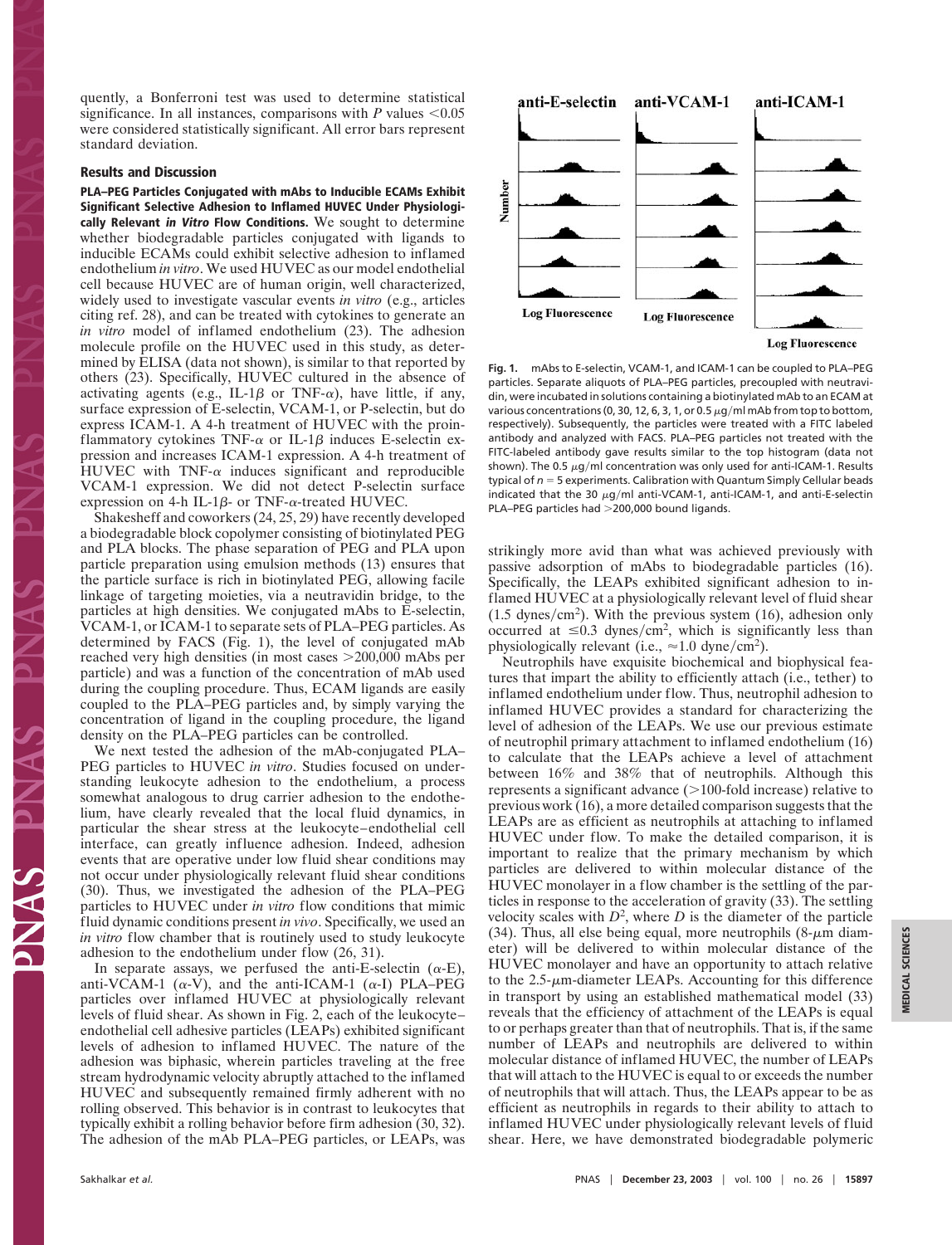

**Fig. 2.** LEAPs exhibit selective adhesion to cytokine activated HUVEC. Separate sets of PLA–PEG particles, conjugated with a mAb to an ECAM or mouse IgG (negative control), were perfused over HUVEC in an *in vitro* flow chamber. The number of LEAPs adherent to the HUVEC was determined after 2.5 min of flow. Black bars indicate adhesion to 4 h cytokine (IL-1β in *A* and C or TNF- $\alpha$  in *B*) activated HUVEC. Gray bars indicate adhesion to unactivated HUVEC;  $\mu$ g/ml is the concentration of ligand (either a mAb or mouse IgG) used during the conjugation procedure. Ligand indicates which molecule was coupled to the PLA–PEG particles, a mAb to E-selectin (α-E), VCAM-1 (α-V), ICAM-1 (α-I), or mouse IgG (IgG). Shear stress = 1.5 dynes/cm<sup>2</sup>; *n* ≥ 3; ANOVA indicated that the level of adhesion of the LEAPs to cytokine activated HUVEC was a function of the concentration of mAb used in the coupling procedure. \*, *P* 0.05 compared to LEAPs over unactivated HUVEC (gray bars); #, P < 0.05 compared to 30 μg/ml mouse IgG PLA–PEG particles over 4 h IL-1β or TNF-α-activated HUVEC.

particles that have adhesion efficiencies to inflamed HUVEC on par with leukocytes at physiologically relevant levels of fluid shear.

The adhesion of the LEAPs to inflamed HUVEC was significantly higher than (*i*) the adhesion of the LEAPs to noninflamed HUVEC (Fig. 2) and (*ii*) the adhesion of IgG (a negative control) PLA–PEG particles to inflamed HUVEC (Fig. 2). There are two key parameters that can be used to characterize the effectiveness of the targeting. One parameter, the selectivity, is the ratio of the number of particles delivered to the target, inflamed endothelium (for the *in vitro* model, 4-h cytokineactivated HUVEC) relative to the number of particles delivered to the noninflamed endothelium (for the *in vitro* model, HUVEC not treated with proinflammatory cytokines). The other parameter, the ligand efficiency, is the ratio of the number of targeted particles (e.g.,  $\alpha$ -E-LEAPs) delivered to the inflamed endothelium relative to the number of nontargeted particles (e.g., IgG PLA–PEG particles) delivered to the inflamed endothelium. We plotted the selectivity and ligand efficiency as a function of the concentration of mAb used in preparing the mAb PLA–PEG particles (Fig. 3).

The selectivity of LEAPs for inflamed endothelium was the greatest when VCAM-1 or E-selectin was targeted, yielding a maximal selectivity between 12 and 15 (Fig. 3*A*). Targeting ICAM-1 resulted in a rather modest selectivity of  $\approx$  2 (Fig. 3*A*). This modest selectivity with  $\alpha$ -I-LEAPs reflects the fact that noninflamed HUVEC express a basal level of ICAM-1. The selectivity of  $\alpha$ -V-LEAPs and  $\alpha$ -E-LEAPs was a function of the concentration of mAb used in the conjugation (Fig. 3*A*). In contrast, the selectivity of  $\alpha$ -I-LEAPs was independent of the concentration of anti-ICAM-1 used in the conjugation (Fig. 3*A*). The ligand efficiency plot (Fig. 3*B*) revealed that, for all of the LEAPs, (*i*) the addition of the mAb to the PLA–PEG particles had a dramatic effect on the adhesion to inflamed HUVEC with the ligand efficiency reaching maximal values between 27 and 33 and (*ii*) the ligand efficiency was a function of the mAb concentration used during the conjugation.

Combined, the results described above clearly demonstrate that (*i*) the efficiency of adhesion of LEAPs to inflamed HUVEC is on par with leukocytes, (*ii*) LEAPs exhibit significant selective adhesion (up to 15-fold) for inflamed HUVEC relative to noninflamed HUVEC, and (*iii*) addition of a targeting ligand significantly increases (up to 33-fold) the efficiency of adhesion of PLA–PEG particles for inflamed HUVEC. Importantly, the LEAPs exhibited this adhesive behavior under physiologically relevant fluid shear conditions.

**PLA–PEG Particles Conjugated with a Recombinant PSGL-1 Construct Exhibit Significant Rolling Adhesion to Trauma-Activated Endothelium in Vivo.** Although the *in vitro* flow chamber model captures several of the characteristics of the *in vivo* environment, it is



**Fig. 3.** The selectivity and ligand efficiency of LEAP adhesion to HUVEC. (*A*) The selectivity, defined as the ratio of the number of LEAPs that adhere to inflamed HUVEC relative to the number of LEAPs that adhere to noninflamed HUVEC, was plotted versus the concentration of mAb used in the conjugation. The selectivity is the highest for targeting VCAM-1 or E-selectin and the lowest for ICAM-1. The selectivity for VCAM-1 and E-selectin was a function of the concentration of anti-VCAM-1 and anti-E-selectin used in the conjugation, whereas the selectivity for ICAM-1 appears to be independent of concentration. (*B*) The ligand efficiency, defined as the ratio of the number of LEAPs that adhere to inflamed HUVEC relative to the number of IgG PLA–PEG particles that adhere to inflamed HUVEC, was plotted versus the concentration of mAb used in the conjugation. The ligand efficiency was a function of the concentration of mAb and reached a maximum value between 27 and 33. Open square, VCAM-1; filled circle, E-selectin; filled diamond, ICAM-1; shear stress 1.5 dynes/ $cm<sup>2</sup>$ .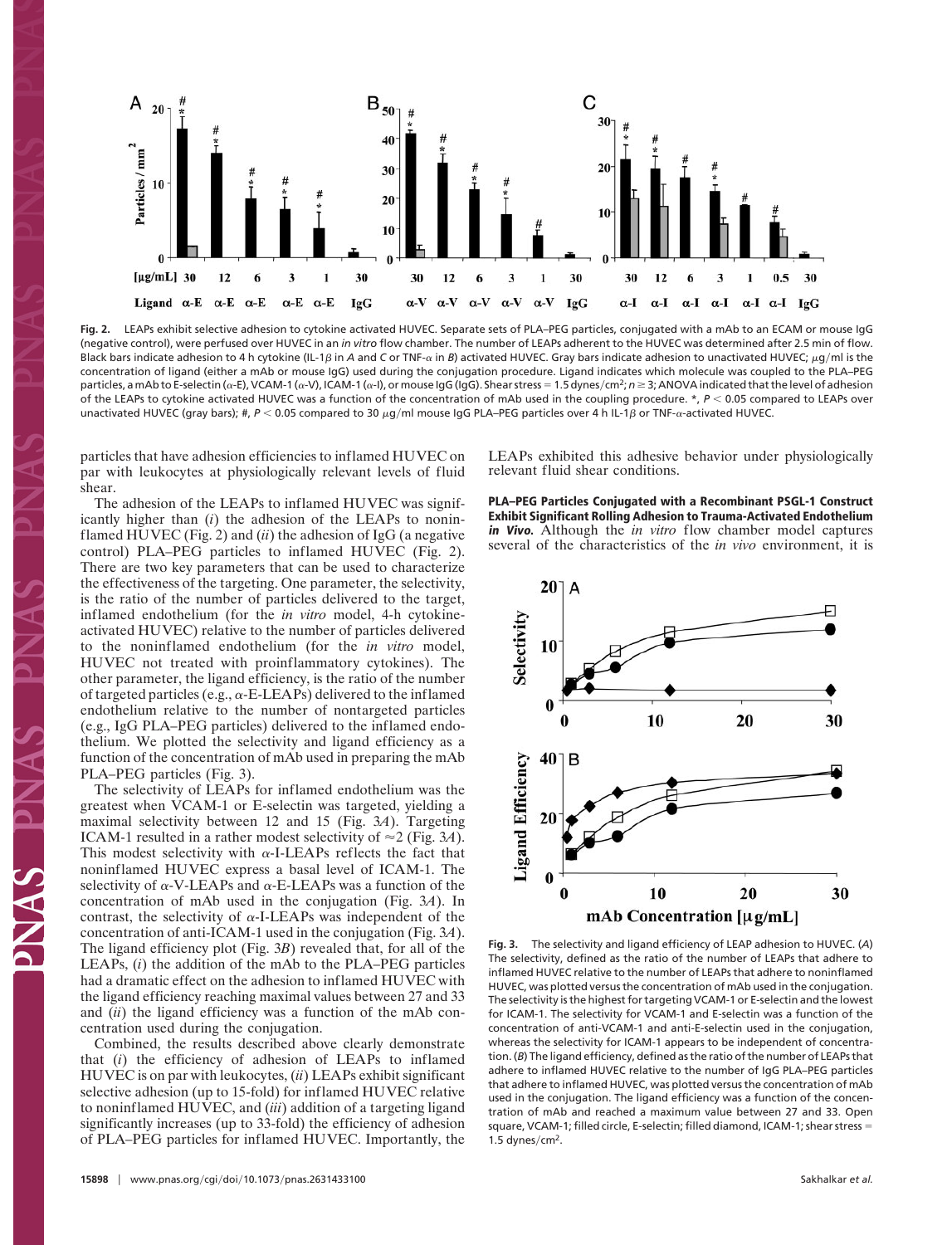

**Fig. 4.** PSGL-1-conjugated PLA–PEG particles adhere to trauma-activated microvascular endothelium *in vivo*. (*A*) PLA–PEG particles, precoupled with either 19.ek.Fc (a recombinant PSGL-1 construct) or ek.Fc (negative control), were treated with a mAb to human PSGL-1 (KPL-1) or human P-selectin (HPDG2/3), washed, treated with an FITC-labeled polyclonal antibody, and analyzed by FACS. (*Top*) 19.ek.Fc-LEAPs treated with a mAb to PSGL-1 (KPL-1). (*Middle*) 19.ek.Fc-LEAPs treated with a mAb to P-selectin (isotype-matched control mAb). (*Bottom*) ek.Fc PLA–PEG particles treated with a mAb to PSGL-1 (KPL-1). Results shown are typical of  $n = 2$  separate experiments. (*B*) 19.ek. Fc or ek. Fc particles were injected into mice ( $2 \times 10^7$  per mouse), and the number of rolling particles was determined. A significantly greater number of rolling 19.ek.Fc-LEAPs was observed compared to ek.Fc PLA–PEG particles. \*,  $P < 0.05$ . (*C* and *D*) A segment of a postcapillary venule from a typical experiment is shown. (*C*) Three images were taken 1 s apart and superimposed to generate the composite image. The white sphere (marked by the arrows) is a 19.ek.Fc-LEAP rolling along the wall of the venule. (D) Two images were taken 1/30th of a second apart and superimposed to generate the composite image. The white blur is a PLA–PEG particle(s) not interacting with the vessel wall.

clearly an approximation. Thus, we used intravital microscopy, a technique commonly used to study leukocyte adhesion to the endothelium *in vivo*, to determine whether the LEAPs could exhibit adhesion to inflamed endothelium *in vivo*. Exteriorizing internal tissues (e.g., cremaster muscle) is known to lead to P-selectin expression in the postcapillary vessels and subsequent leukocyte rolling that is almost exclusively mediated by Pselectin within the first hour after exteriorization of tissue (35, 36). The primary leukocyte ligand for P-selectin is PSGL-1 (22, 37). We have previously established that a recombinant PSGL-1 construct, termed 19.ek.Fc (consisting of the first 19 aa of PSGL-1 linked to an enterokinase cleavage site that is, in turn, liked to human Fc), binds to P-selectin *in vitro* and *in vivo* (21, 27, 38). The PSGL-1 portion of the 19.ek.Fc construct can be cleaved by enterokinase, leaving the Fc region (21). The enterokinase-liberated Fc (ek.Fc) serves as a negative control for the 19.ek.Fc construct (21, 27). We used these constructs and the trauma-activated model of inflammation to determine whether the LEAPs could exhibit significant adhesion *in vivo*.

FACS revealed that the 19.ek.Fc construct was coupled to the PLA–PEG particles (Fig. 4*A*). Murine cremaster muscle was exteriorized and prepared for visualization via intravital microscopy. Suspensions of 19.ek.Fc-LEAPs or ek.Fc PLA–PEG particles (negative control) were injected directly into the blood stream of groups of mice. The interaction of the particles with the postcapillary venules was observed via intravital microscopy. Approximately 10-fold more 19.ek.Fc-LEAPs exhibited an adhesive interaction with the vessel wall compared to the negative control (i.e., ek.Fc) PLA–PEG particles (Fig. 4*B*). The majority of the adhesive 19.ek.Fc-LEAPs exhibited a rolling adhesive behavior (Fig. 4*C*) that was characterized by a slow nonconstant velocity translation in the direction of flow (39). Thus, addition of the PSGL-1 peptide to the PLA–PEG particles resulted in a 10-fold increase in the adhesion of the PLA–PEG particles to the inflamed endothelium, with the majority of the adhesive 19.ek.Fc-LEAPs exhibiting a rolling adhesion. Here, we have documented targeted biodegradable polymeric particle adhesion



**Fig. 5.**  $\alpha$ -E-LEAPs exhibit selective adhesion to TNF- $\alpha$  inflamed endothelium *in vivo*. Mice were given an intrascrotal injection of TNF- $\alpha$  or no injection. Approximately 2 h later,  $\alpha$ -E-LEAPs or rat IgG PLA–PEG particles (negative control) were injected into the mice (5  $\times$  10<sup>6</sup> per mouse), and the number of adherent particles was observed in the postcapillary venules of the cremaster muscle. A significantly greater number of  $\alpha$ -E-LEAPs were adherent in TNF- $\alpha$ pretreated mice compared to control mice, and a significantly greater number of  $\alpha$ -E-LEAPs were adherent in TNF- $\alpha$ -pretreated mice compared to rat IgG PLA–PEG particles. All adherent particles were firmly adherent (i.e., not rolling). Ligand indicates which molecule was coupled to the PLA–PEG particles, a mAb to murine E-selectin ( $\alpha$ -E) or rat IgG (IgG); TNF- $\alpha$  indicates pretreatment of mice with TNF- $\alpha$  2 h before the experiment (+) or no pretreatment (-);  $*$ ,  $P < 0.05$  compared to right bars. FACS revealed that the  $\alpha$ -E-mAb can be conjugated to PLA–PEG particles (data not shown).

to inflamed endothelium *in vivo* and demonstrated rolling biodegradable particles *in vivo*.

**PLA–PEG Particles Conjugated with a mAb to E-Selectin Exhibit Significant Selective Firm Adhesion to TNF-** $\alpha$ **-Inflamed Endothelium in Vivo.** It is difficult to compare LEAP adhesion to inflamed endothelium and LEAP adhesion to noninflamed endothelium by using 19.ek.Fc and the trauma model described above. To make this comparison, we investigated the adhesion of  $\alpha$ -E-LEAPs in a TNF- $\alpha$ -induced model of inflammation (40). Groups of mice were given an intrascrotal injection of TNF- $\alpha$ , which elicits E-selectin expression (40), or no treatment. Two hours later, the cremaster muscle was prepared for observation and suspensions of  $\alpha$ -E-LEAPs or IgG PLA–PEG particles (negative control) were injected. The number of adherent particles in the postcapillary venules was determined 10 min after the injection.

As shown in Fig. 5, 6-fold more  $\alpha$ -E-LEAPs were adherent in TNF- $\alpha$ -treated mice compared to the number adherent in mice not treated with TNF- $\alpha$ , and 4.7-fold more  $\alpha$ -E-LEAPs were adherent in TNF- $\alpha$ -treated mice compared to the number of IgG PLA–PEG particles adherent in TNF- $\alpha$ -treated mice. Thus, the selectivity was 6 and the ligand efficiency was 4.7. In contrast to the rolling adhesive behavior observed in the previous experiments (Fig. 4), the  $\alpha$ -E-LEAPs exhibited a biphasic adhesive behavior, wherein particles traveling at the free-stream hydrodynamic velocity abruptly adhered and subsequently remained firmly adherent with no rolling observed. Once firmly adherent, the  $\alpha$ -E-LEAPs remained adherent for the entire observation period (as long as 25 min). Note that the LEAPs we used in the present study are probably not endocytosed by the endothelium because of their size (41).

Combined, the data presented in Figs. 4 and 5 clearly demonstrate *in vivo* targeting to inflamed endothelium with selectivity as high as 6 and ligand efficiency as high as 10. In addition, the results demonstrate that different types of adhesion can be achieved (i.e., rolling and firm adhesion) and suggest that the nature of the adhesion can be controlled by particle design.